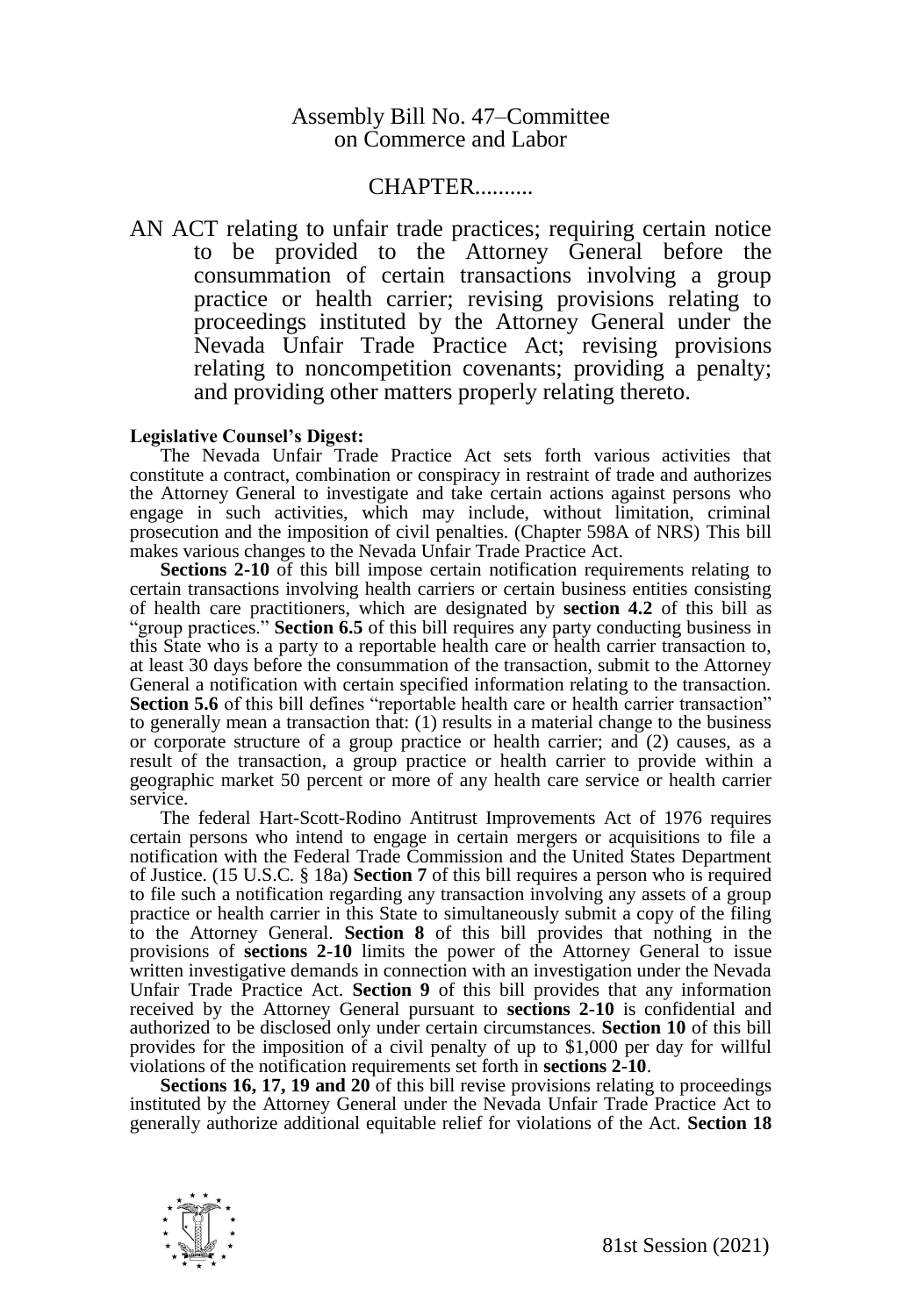of this bill requires public officers and employees to provide certain information to the Attorney General relating to such proceedings upon request.

Existing law requires a state agency to provide to the Executive Director of the Patient Protection Commission such information as the Executive Director may request. (NRS 439.914) **Sections 17.5 and 21.5** of this bill provide that the Attorney General is not required to provide to the Executive Director information obtained by the Attorney General under the Nevada Unfair Trade Practice Act.

Existing law provides that a noncompetition covenant is void and unenforceable unless the noncompetition covenant meets certain requirements. Under existing law, a noncompetition covenant is prohibited from restricting a former employee from providing service to a former customer or client under certain circumstances. (NRS 613.195) **Section 22.5** of this bill also prohibits an employer from bringing an action to restrict a former employee from providing service to a former customer or client under certain circumstances. **Section 22.5** also prohibits a noncompetition covenant from applying to an employee who is paid solely on an hourly wage basis, exclusive of any tips or gratuities. Finally, **section 22.5** requires a court, in an action to enforce or challenge a noncompetition covenant, to award reasonable attorney's fees and costs to the employee if the court finds that the noncompetition covenant applies to an employee paid on an hourly wage basis or that the employer has impermissibly restricted or attempted to restrict the employee from providing services to a former customer or client.

EXPLANATION – Matter in *bolded italics* is new; matter between brackets **[**omitted material**]** is material to be omitted.

## THE PEOPLE OF THE STATE OF NEVADA, REPRESENTED IN SENATE AND ASSEMBLY, DO ENACT AS FOLLOWS:

**Section 1.** Chapter 598A of NRS is hereby amended by adding thereto the provisions set forth as sections 2 to 12, inclusive, of this act.

**Sec. 2.** *As used in sections 2 to 10, inclusive, of this act, unless the context otherwise requires, the word and terms defined in sections 3.5 to 5.9, inclusive, of this act have the meanings ascribed to them in those sections.*

**Sec. 3.** (Deleted by amendment.)

**Sec. 3.5.** *"Affiliation" means an agreement, arrangement or activity, the consummation of which results in:*

*1. A group practice or health carrier having control of another group practice or health carrier; or*

*2. A group practice or health carrier coming under common ownership with another group practice or health carrier.*

**Sec. 4.** *"Control" means the possession, direct or indirect, of the power to direct or cause the direction of the management and policies of a person, whether through the ownership of voting securities, by a contract other than a commercial contract for goods or nonmanagement services or otherwise, unless the power* 

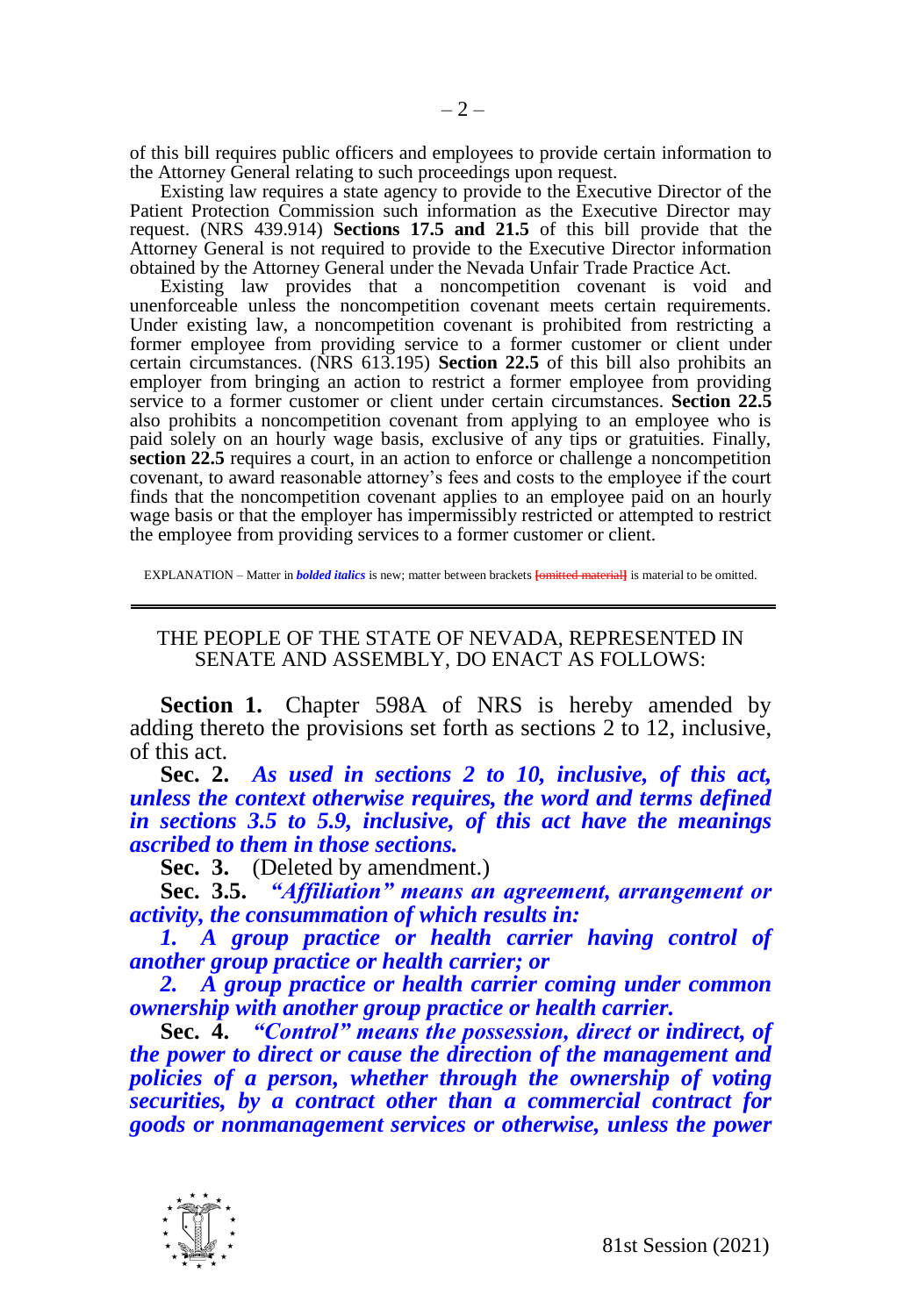*is the result of an official position with or corporate office held by the person.*

**Sec. 4.2.** *1. "Group practice" means two or more practitioners who are legally organized in a partnership, professional corporation, limited liability company formed to render professional services, medical foundation, nonprofit corporation, faculty practice plan or other similar entity:*

*(a) In which each practitioner who is a member of the group provides substantially the full range of services that the practitioner routinely provides, including, without limitation, medical care, consultation, diagnosis or treatment, through the joint use of shared office space, facilities, equipment or personnel;*

*(b) For which substantially all of the services of the practitioners who are members of the group practice are billed in the name of the group practice and amounts so received are treated as receipts of the group; or*

*(c) In which the overhead expenses of, and the income from, the group are distributed in accordance with methods determined by members of the group.*

*2. The term includes any entity that otherwise meets the definition whose shareholders, partners or owners include singlepractitioner professional corporations, limited liability companies formed to render professional services or other entities to which beneficial owners are individual practitioners.*

**Sec. 4.4.** *"Health care service" means any service for the diagnosis, prevention, treatment, care or relief of a health condition, illness, injury or disease.*

**Sec. 4.6.** *"Health carrier" has the meaning ascribed to it in NRS 695G.024.*

**Sec. 4.8.** *"Health carrier service" means any service provided by a health carrier.*

**Sec. 5.** (Deleted by amendment.)

**Sec. 5.3.** *"Practitioner" means a physician licensed pursuant to chapter 630 or 633 of NRS, physician assistant, licensed nurse, dispensing optician, optometrist, practitioner of respiratory care, registered physical therapist, occupational therapist, licensed psychologist or perfusionist.*

**Sec. 5.6.** *1. "Reportable health care or health carrier transaction" means any transaction that:*

*(a) Results in a material change to the business or corporate structure of a group practice or health carrier; and*

*(b) As a result of the transaction, would cause a group practice or health carrier to provide within a geographic market 50 percent* 

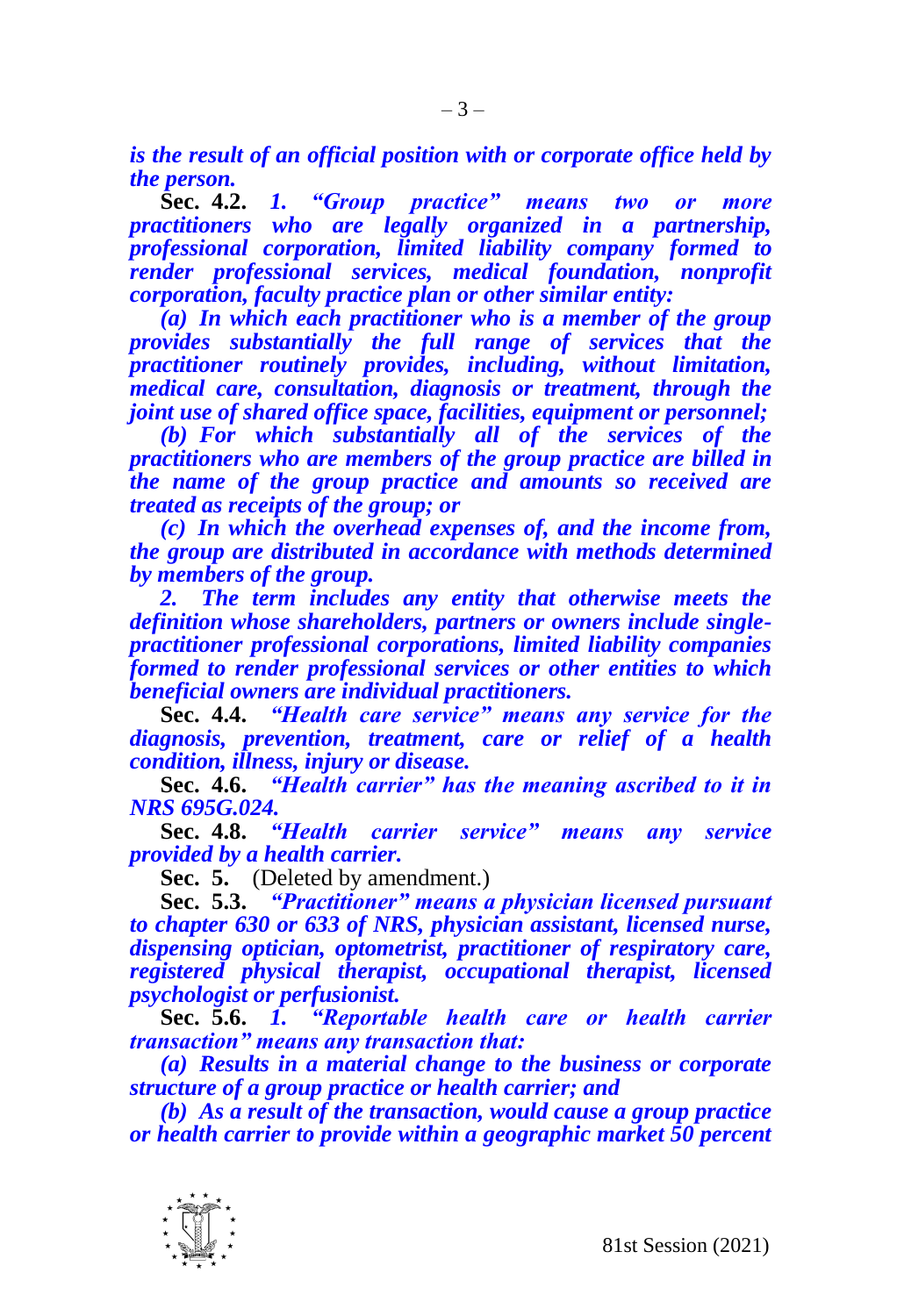*or more of any health care service, including, without limitation, a health care service involving a specialty, or any health carrier service.*

*2. The term does not include a transaction involving business entities which:*

*(a) Are under common ownership; or*

*(b) Have a contracting relationship that was established before October 1, 2021.*

*3. As used in this section, a "material change to the business or corporate structure of a group practice or health carrier" includes, without limitation:*

*(a) The merger, consolidation or affiliation of a group practice or health carrier with another group practice or health carrier;* 

*(b) The acquisition of all or substantially all of:*

*(1) The properties and assets of a group practice; or* 

*(2) The capital stock, membership interests or other equity interest of a group practice or health carrier;*

*(c) The employment of all or substantially all of the practitioners in a group practice; and*

*(d) The acquisition of one or more insolvent group practices.*

**Sec. 5.9.** *"Specialty" means a subarea of medical practice that is recognized by the American Board of Medical Specialties.*

**Sec. 6.** (Deleted by amendment.)

**Sec. 6.5.** *1. Except as otherwise provided in subsection 2, any person conducting business in this State who is a party to a reportable health care or health carrier transaction shall, at least 30 days before the consummation of the reportable health care or health carrier transaction, submit to the Attorney General a notification on a form prescribed by the Attorney General. The notification must contain the following information, to the extent such information is applicable:*

*(a) A brief description of the nature of the proposed relationship among the parties to the proposed reportable health care or health carrier transaction;*

*(b) The names and specialties of each practitioner working for the group practice that is the subject of the reportable health care or health carrier transaction and who is anticipated to work with the resulting group practice following the effective date of the transaction;*

*(c) The names of the business entities that are anticipated to provide health care services or health carrier services following the effective date of the reportable health care or health carrier transaction;*

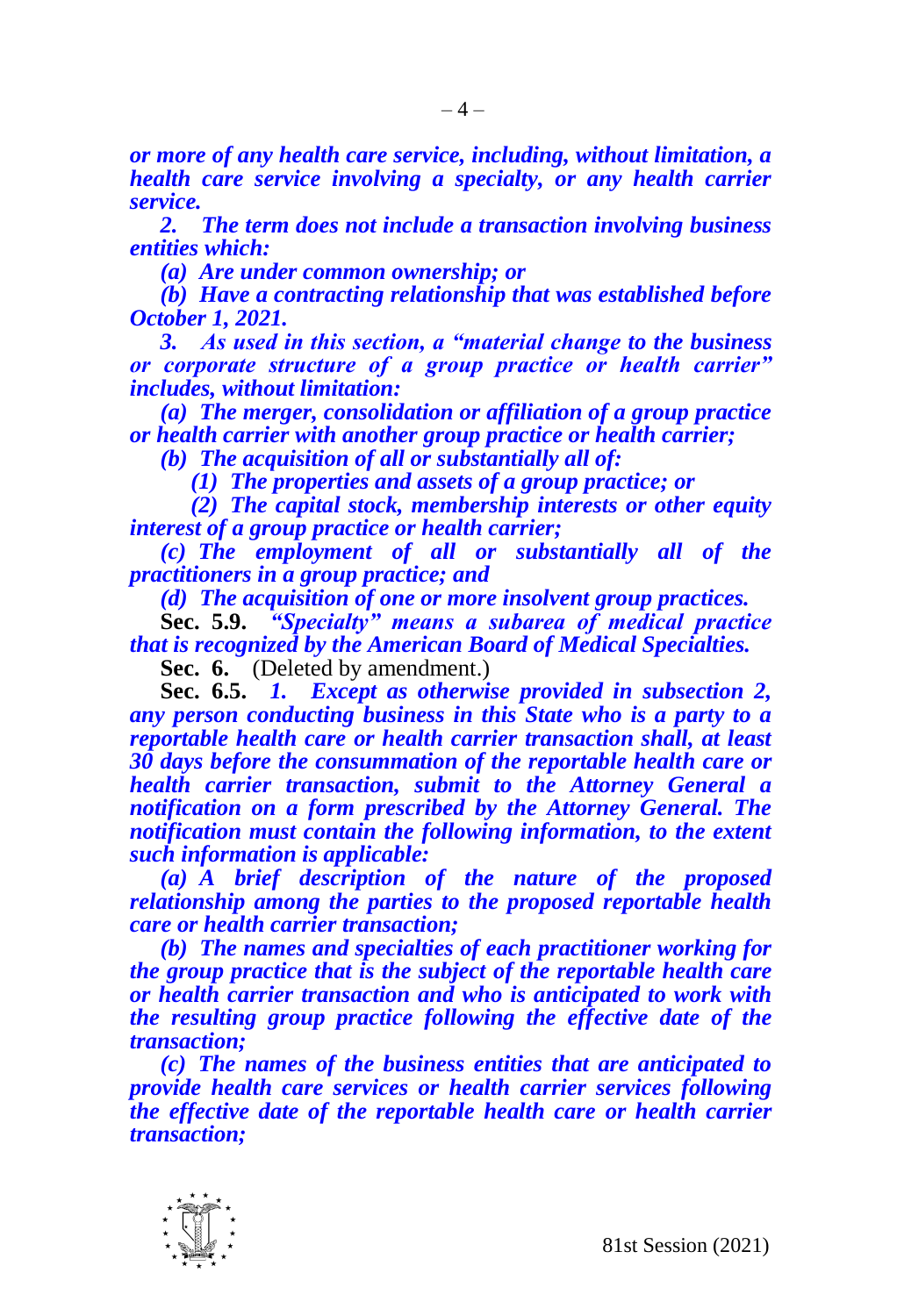*(d) An identification of each anticipated location where health care services or health carrier services are to be provided following the effective date of the reportable health care or health carrier transaction;*

*(e) A description of the services to be provided by practitioners at each location identified pursuant to paragraph (d); and*

*(f) The primary service area to be served by each location identified pursuant to paragraph (d).*

*2. If a person who is a party to a reportable health care or health carrier transaction is required to:*

*(a) Submit a copy of a filing to the Attorney General pursuant to section 7 of this act regarding the transaction, the copy of the filing submitted pursuant to section 7 of this act satisfies the requirement for notification pursuant to subsection 1.*

*(b) Submit a notification to the Commissioner of Insurance pursuant to NRS 692C.363 regarding the transaction, the person may satisfy the requirement for notification pursuant to subsection 1 by simultaneously submitting to the Attorney General a copy of the notification submitted to the Commissioner of Insurance.*

**Sec. 7.** *1. Any person conducting business in this State that files a notification with the Federal Trade Commission or the United States Department of Justice pursuant to the Hart-Scott-Rodino Antitrust Improvements Act of 1976, 15 U.S.C. § 18a regarding a transaction that involves any assets of a group practice or health carrier in this State shall simultaneously submit a copy of the filing to the Attorney General.*

*2. A person that submits a copy of a filing to the Attorney General pursuant to subsection 1 satisfies the requirement for notice set forth in section 6 of this act.*

**Sec. 8.** *Nothing in sections 2 to 10, inclusive, of this act limits the power of the Attorney General to issue an investigative demand in connection with an investigation of a suspected violation of the provisions of this chapter pursuant to NRS 598A.100.*

**Sec. 9.** *All information received by the Attorney General pursuant to sections 2 to 10, inclusive, of this act must be kept confidential in the same manner and to the same extent as required in NRS 598A.110.*

**Sec. 10.** *1. A person who willfully violates any provision of sections 2 to 10, inclusive, of this act is subject to a civil penalty not to exceed \$1,000 for each day of the violation.*

*2. The provisions of sections 2 to 10, inclusive, of this act do not establish a private right of action against any person.*

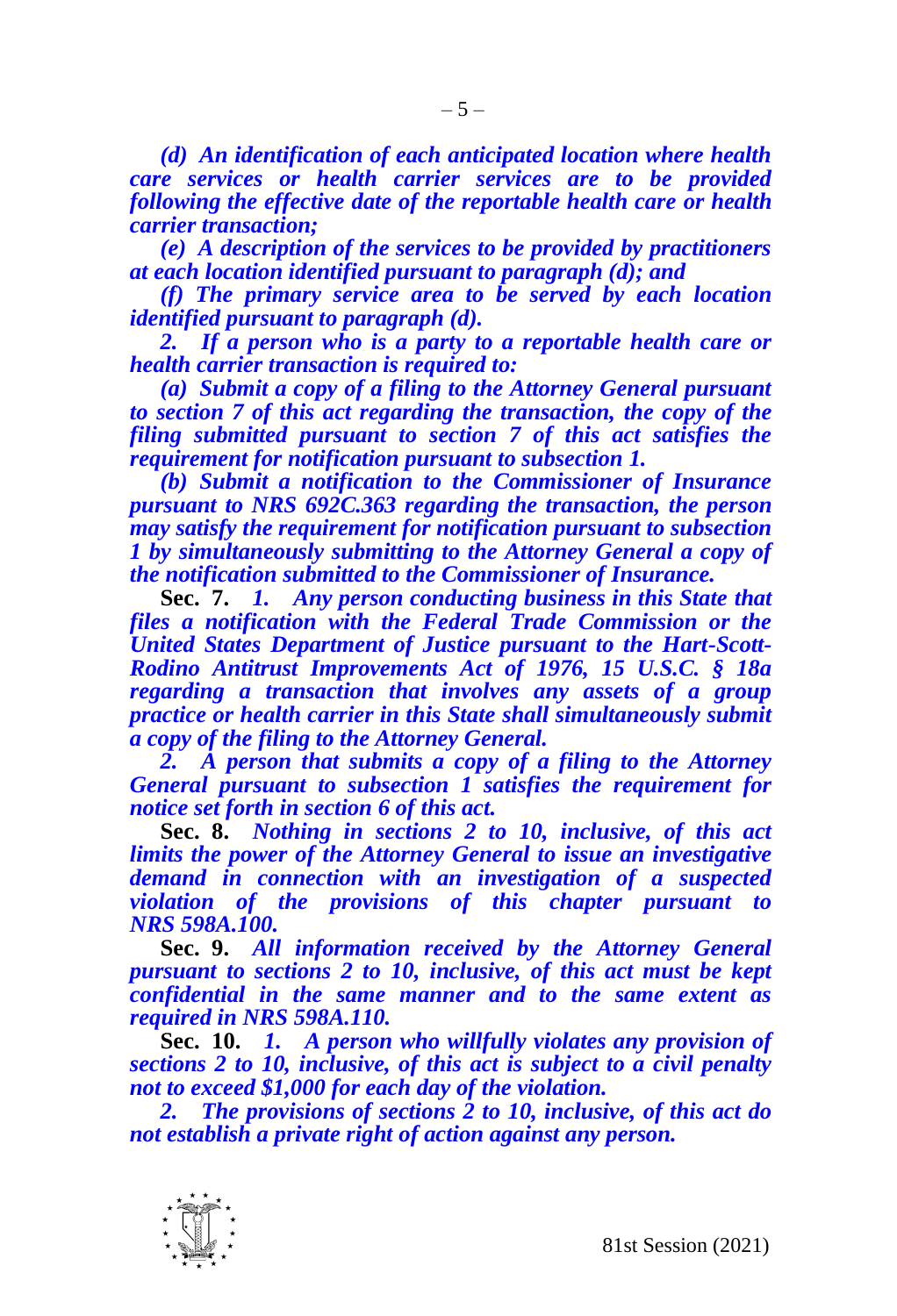**Secs. 11-15.** (Deleted by amendment.)

**Sec. 16.** NRS 598A.070 is hereby amended to read as follows: 598A.070 1. The Attorney General shall:

(a) Enforce the provisions of this chapter.

(b) Investigate suspected violations of the provisions of this chapter.

 $\overline{c}$ ) Institute proceedings on behalf of the State, its agencies, political subdivisions, districts or municipal corporations, or as parens patriae of the persons residing in the State for:

 $(1)$  Injunctive relief to prevent and restrain a violation of any provision of this chapter **[**.**]** *, including, without limitation, a temporary restraining order, preliminary injunction or permanent injunction.*

(2) Civil penalties for violations of the provisions of this chapter.

(3) Criminal penalties for violations of the provisions of this chapter.

*(4) Other equitable relief for violations of the provisions of this chapter, including, without limitation, disgorgement or restitution.*

2. Any district attorney in this State, with the permission or at the direction of the Attorney General, shall institute proceedings in the name of the State of Nevada for any violation of the provisions of this chapter.

**Sec. 17.** NRS 598A.090 is hereby amended to read as follows:

598A.090 The district courts have jurisdiction over actions and proceedings for violations of the provisions of this chapter and may:

1. Issue temporary restraining orders and injunctions to prevent and restrain violations of the provisions of this chapter.

Impose civil and criminal penalties and award damages as provided in this chapter.

3. Grant mandatory injunctions reasonably necessary to eliminate practices which are unlawful under the provisions of this chapter.

*4. Grant other equitable relief the court considers appropriate for violations of the provisions of this chapter, including, without limitation, disgorgement or restitution.*

**Sec. 17.5.** NRS 598A.110 is hereby amended to read as follows:

598A.110 *1.* Any procedure, testimony taken, document or other tangible evidence produced, or answer made under NRS 598A.100 shall be kept confidential by the Attorney General prior to the **[**institution of**]** *entry of a protective order in* an action brought

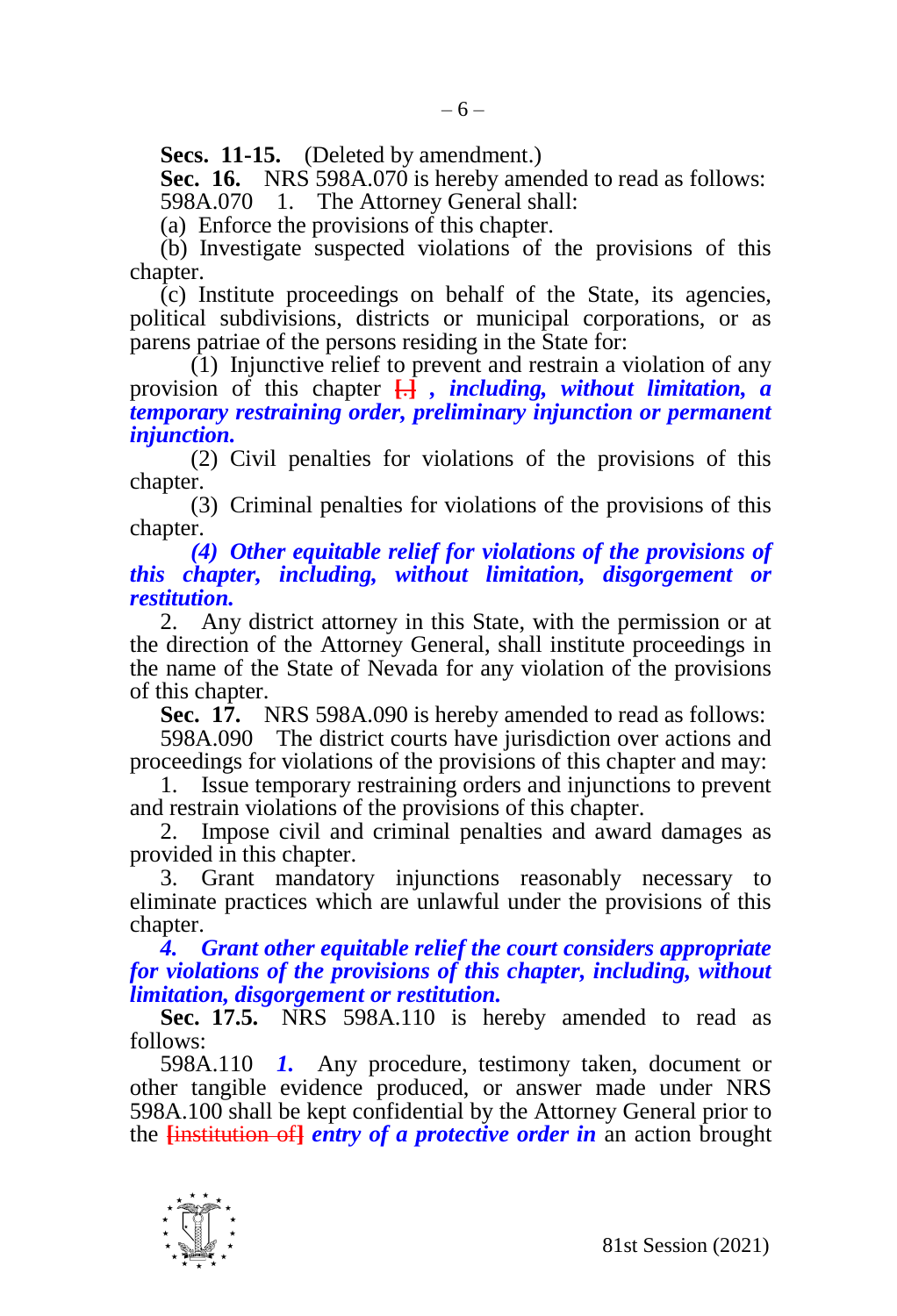under this chapter for the alleged violation of the provisions of this chapter under investigation, unless:

**[**1.**]** *(a)* Confidentiality is waived by the person upon whom the written investigative demand is made or pursuant to NRS 239.0115;

**[**2.**]** *(b)* Disclosure is authorized by the district court; or

**[**3.**]** *(c)* Disclosure is made pursuant to NRS 598A.080.

2. The Attorney General is not required to provide the *information described in subsection 1 to the Executive Director of the Patient Protection Commission upon a request of the Executive Director pursuant to NRS 439.914.*

**Sec. 18.** NRS 598A.150 is hereby amended to read as follows:

598A.150 It is the duty of all public officers **[**,**]** *of any state agency, board or commission, and* their deputies, assistants, clerks, subordinates or employees, to render and furnish to the Attorney General, his or her deputy or other designated representative, when so requested, *including, without limitation, during the time in which discovery is being conducted in a proceeding instituted by the Attorney General,* all the information and assistance in their possession or within their power relating to investigations carried out *and proceedings instituted* under the provisions of this chapter.

**Sec. 19.** NRS 598A.160 is hereby amended to read as follows:

598A.160 1. The Attorney General may bring a civil action for any violation of the provisions of this chapter in the name of the State of Nevada and is entitled to recover damages and secure other relief provided by the provisions of this chapter:

(a) As parens patriae of the persons residing in this State, with respect to damages sustained directly or indirectly by such persons, or, alternatively, if the court finds in its discretion that the interests of justice so require, as a representative of a class or classes consisting of persons residing in this State who have been damaged directly or indirectly; or

(b) As parens patriae, with respect to direct or indirect damages to the general economy of the State of Nevada or any *agency or*  political subdivision thereof.

2. In any action under this section, this State:

(a) May recover the aggregate damage sustained by the persons on whose behalf this State sues, without separately proving the individual claims of each such person. Proof of such damages must be based on:

(1) Statistical or sampling methods;

(2) The pro rata allocation of illegal overcharges of sales occurring within the State of Nevada; or

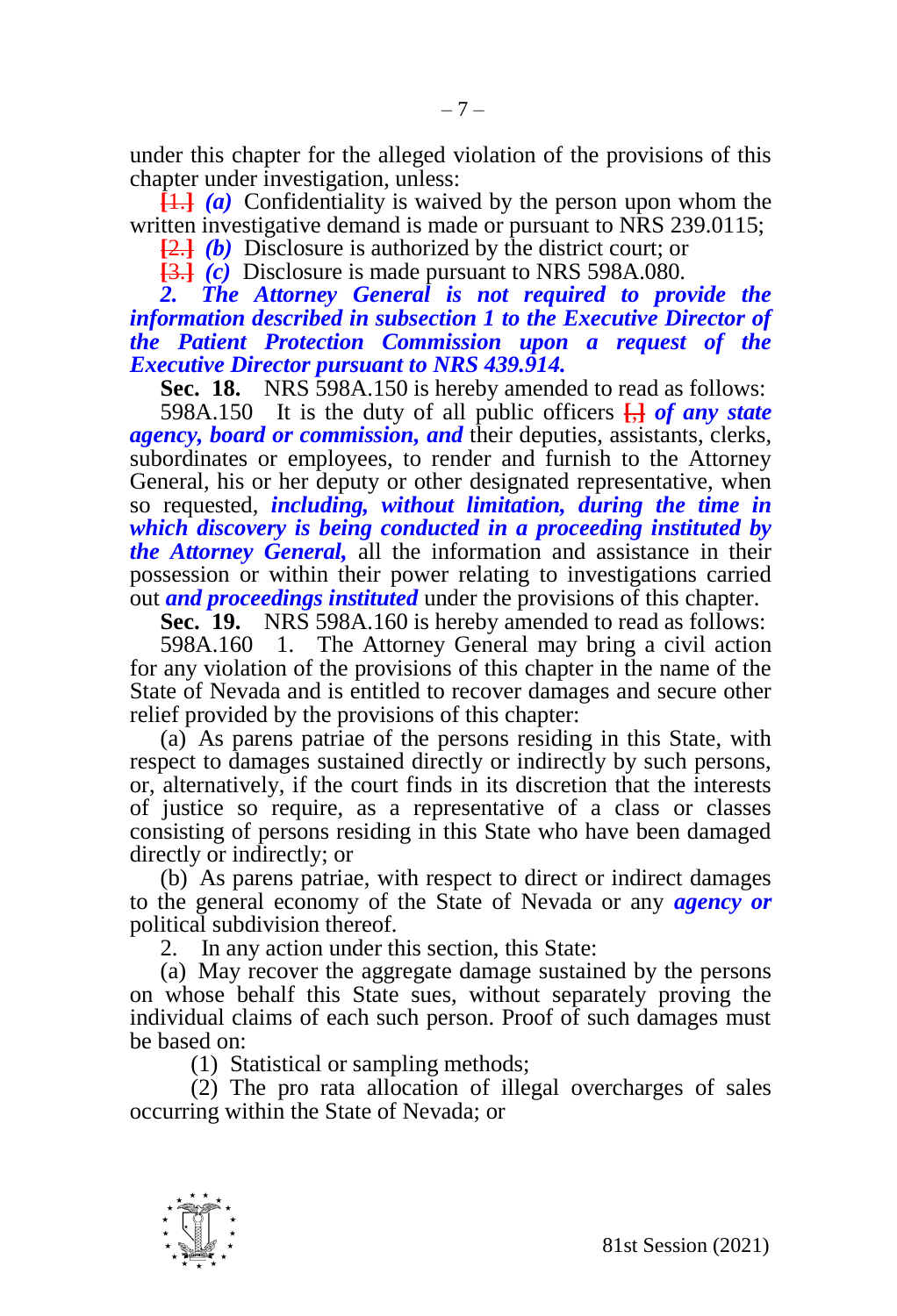(3) Such other reasonable system of estimating aggregate damages as the court may permit.

(b) Shall distribute, allocate or otherwise pay the amounts so recovered in accordance with state law, or in the absence of any applicable state law, as the district court may authorize, subject to the requirement that any distribution procedure adopted afford each person on whose behalf this State sues a reasonable opportunity individually to secure the pro rata portion of such recovery attributable to his, her or its respective claims for damages, less litigation and administrative costs, including attorney fees, before any of the recovery is escheated.

**Sec. 20.** NRS 598A.210 is hereby amended to read as follows: 598A.210 *Except as otherwise provided in section 10 of this* 

*act:*

1. Any person threatened with injury or damage to his or her business or property by reason of a violation of any provision of this chapter may institute a civil action or proceeding for injunctive *or other equitable* relief **[**.**]** *, including, without limitation, a temporary restraining order, a preliminary or permanent injunction, restitution or disgorgement.* If the court issues a permanent injunction, the plaintiff shall recover reasonable attorney fees, together with costs, as determined by the court.

2. Any person injured or damaged directly or indirectly in his or her business or property by reason of a violation of the provisions of this chapter may institute a civil action and shall recover treble damages, together with reasonable attorney fees and costs.

Any person commencing an action for any violation of the provisions of this chapter shall, simultaneously with the filing of the complaint with the court, mail a copy of the complaint to the Attorney General.

**Sec. 21.** NRS 239.010 is hereby amended to read as follows:

239.010 1. Except as otherwise provided in this section and NRS 1.4683, 1.4687, 1A.110, 3.2203, 41.071, 49.095, 49.293, 62D.420, 62D.440, 62E.516, 62E.620, 62H.025, 62H.030, 62H.170, 62H.220, 62H.320, 75A.100, 75A.150, 76.160, 78.152, 80.113, 81.850, 82.183, 86.246, 86.54615, 87.515, 87.5413, 87A.200, 87A.580, 87A.640, 88.3355, 88.5927, 88.6067, 88A.345, 88A.7345, 89.045, 89.251, 90.730, 91.160, 116.757, 116A.270, 116B.880, 119.265, 119.267, 119.280, 119A.280, 119A.653, 119A.677, 119B.370, 119B.382, 120A.690, 125.130, 125B.140, 126.141, 126.161, 126.163, 126.730, 127.007, 127.057, 127.130, 127.140, 127.2817, 128.090, 130.312, 130.712, 136.050, 159.044, 159A.044, 172.075, 172.245, 176.01249, 176.015,

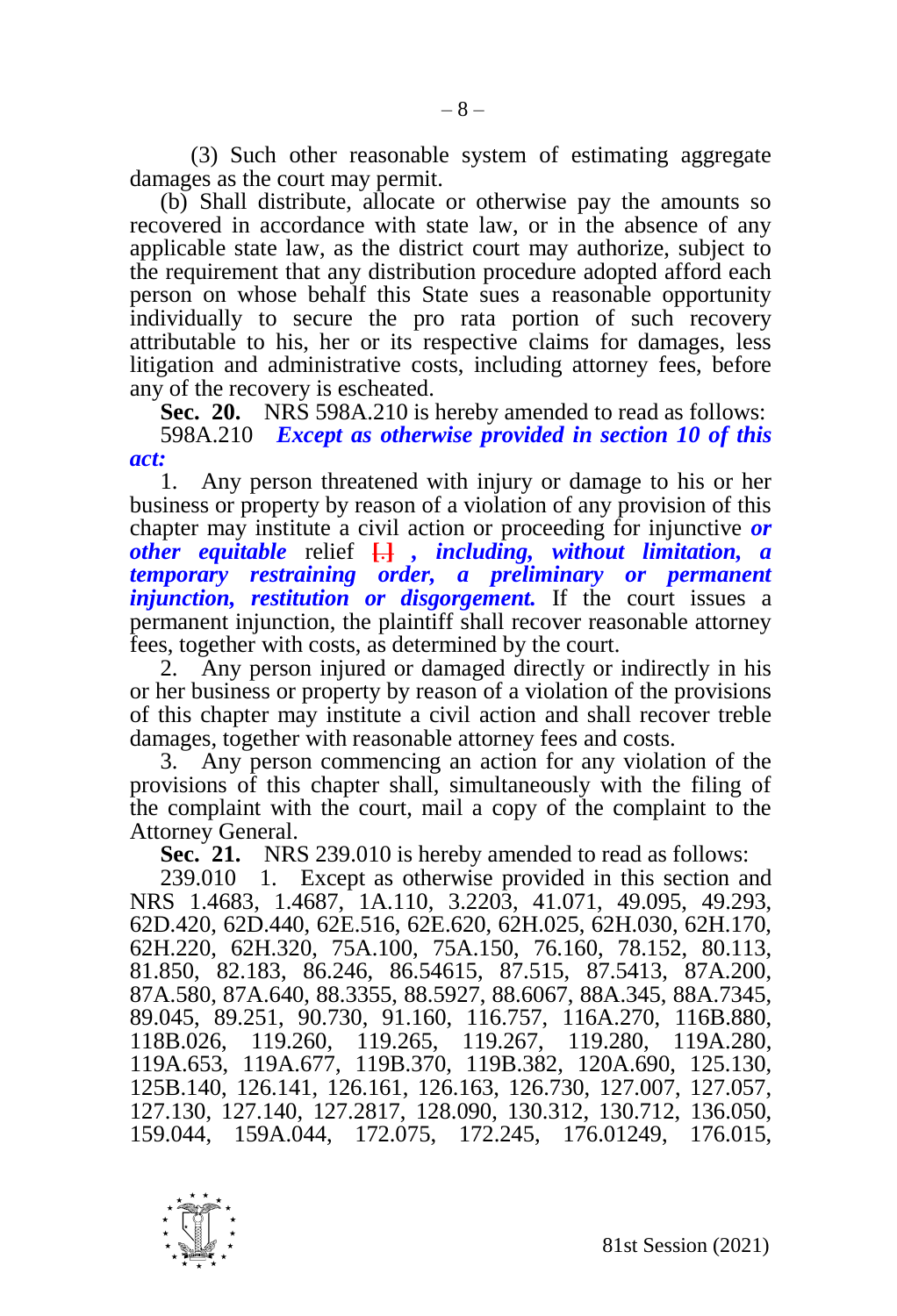176.0625, 176.09129, 176.156, 176A.630, 178.39801, 178.4715, 178.5691, 179.495, 179A.070, 179A.165, 179D.160, 200.3771, 200.3772, 200.5095, 200.604, 202.3662, 205.4651, 209.392, 209.3923, 209.3925, 209.419, 209.429, 209.521, 211A.140, 213.010, 213.040, 213.095, 213.131, 217.105, 217.110, 217.464, 217.475, 218A.350, 218E.625, 218F.150, 218G.130, 218G.240, 218G.350, 226.300, 228.270, 228.450, 228.495, 228.570, 231.069, 231.1473, 233.190, 237.300, 239.0105, 239.0113, 239.014, 239B.030, 239B.040, 239B.050, 239C.140, 239C.210, 239C.230, 239C.250, 239C.270, 239C.420, 240.007, 241.020, 241.030, 241.039, 242.105, 244.264, 244.335, 247.540, 247.550, 247.560, 250.087, 250.130, 250.140, 250.150, 268.095, 268.0978, 268.490, 268.910, 269.174, 271A.105, 281.195, 281.805, 281A.350, 281A.680, 281A.685, 281A.750, 281A.755, 281A.780, 284.4068, 286.110, 286.118, 287.0438, 289.025, 289.080, 289.387, 289.830, 293.4855, 293.5002, 293.503, 293.504, 293.558, 293.5757, 293.870, 293.906, 293.908, 293.910, 293B.135, 293D.510, 331.110, 332.061, 332.351, 333.333, 333.335, 338.070, 338.1379, 338.1593, 338.1725, 338.1727, 348.420, 349.597, 349.775, 353.205, 353A.049, 353A.085, 353A.100, 353C.240, 360.240, 360.247, 360.255, 360.755, 361.044, 361.2242, 361.610, 365.138, 366.160, 368A.180, 370.257, 370.327, 372A.080, 378.290, 378.300, 379.0075, 379.008, 379.1495, 385A.830, 385B.100, 387.626, 387.631, 388.1455, 388.259, 388.501, 388.503, 388.513, 388.750, 388A.247, 388A.249, 391.033, 391.035, 391.0365, 391.120, 391.925, 392.029, 392.147, 392.264, 392.271, 392.315, 392.317, 392.325, 392.327, 392.335, 392.850, 393.045, 394.167, 394.16975, 394.1698, 394.447, 394.460, 394.465, 396.3295, 396.405, 396.525, 396.535, 396.9685, 398A.115, 408.3885, 408.3886, 408.3888, 408.5484, 412.153, 414.280, 416.070, 422.2749, 422.305, 422A.342, 425.400, 427A.1236, 427A.872, 432.028, 432.205, 432B.175, 432B.280, 432B.290, 432B.407, 432B.430, 432B.560, 432B.5902, 432C.140, 432C.150, 433.534, 433A.360, 437.145, 437.207, 439.4941, 439.840, 439.914, 439B.420, 439B.754, 439B.760, 440.170, 441A.195, 441A.220, 441A.230, 442.330, 442.395, 442.735, 442.774, 445A.665, 445B.570, 445B.7773, 447.345, 449.209, 449.245, 449.4315, 449A.112, 450.140, 450B.188, 453.164, 453.720, 453A.610, 453A.700, 458.055, 458.280, 459.050, 459.3866, 459.555, 459.7056, 459.846, 463.120, 463.15993, 463.240, 463.3403, 463.3407, 463.790, 467.1005, 480.535, 480.545, 480.935, 480.940, 481.063, 481.091, 481.093, 482.170, 482.5536, 483.340, 483.363, 483.575, 483.659, 483.800, 484A.469, 484E.070, 485.316, 501.344, 503.452, 522.040, 534A.031, 561.285, 571.160,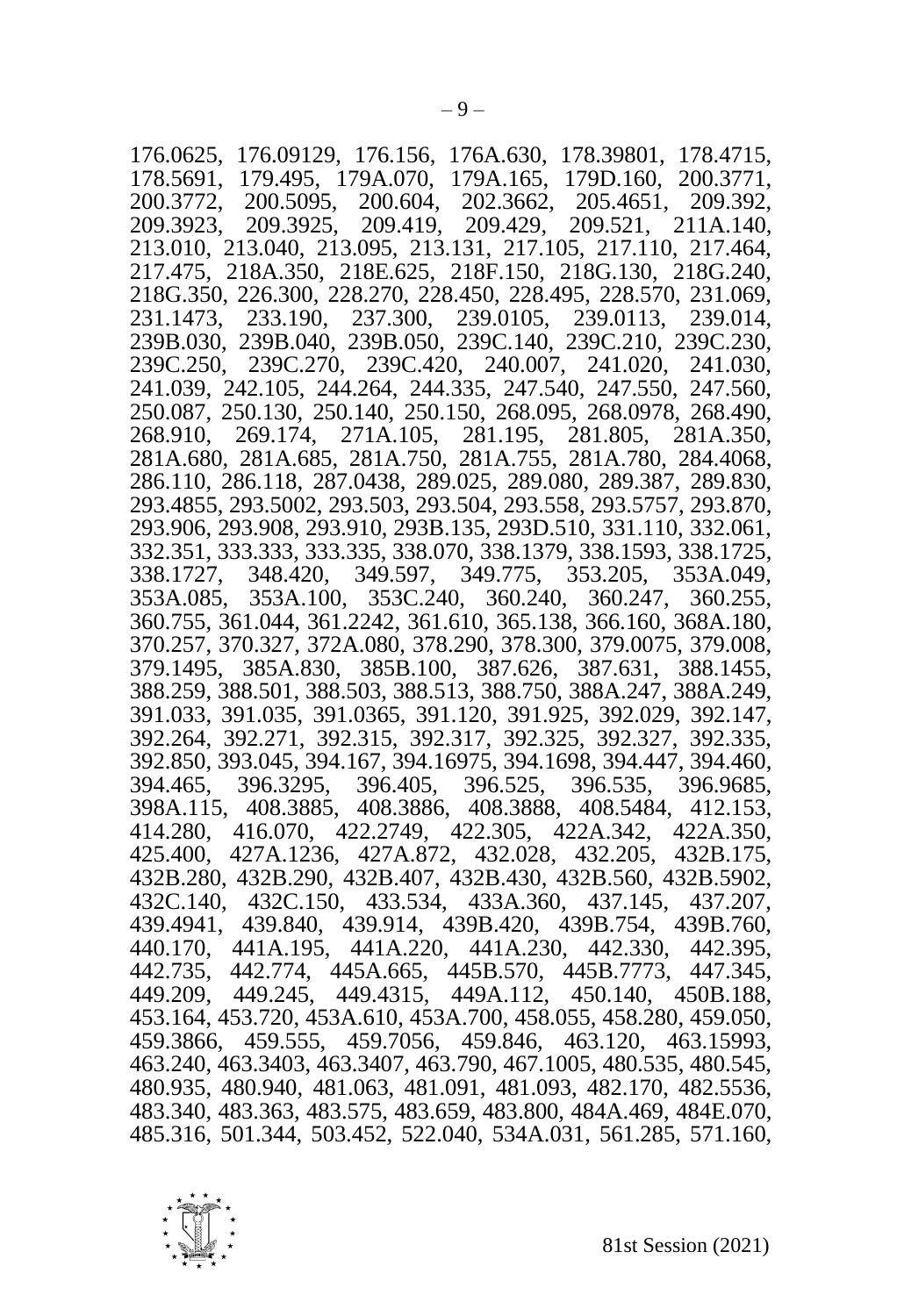584.655, 587.877, 598.0964, 598.098, 598A.110, 599B.090, 603.070, 603A.210, 604A.303, 604A.710, 612.265, 616B.012, 616B.015, 616B.315, 616B.350, 618.341, 618.425, 622.238, 622.310, 623.131, 623A.137, 624.110, 624.265, 624.327, 625.425, 625A.185, 628.418, 628B.230, 628B.760, 629.047, 629.069, 630.133, 630.2673, 630.30665, 630.336, 630A.555, 631.368, 632.121, 632.125, 632.3415, 632.405, 633.283, 633.301, 633.4715, 633.524, 634.055, 634.214, 634A.185, 635.158, 636.107, 637.085, 637B.288, 638.087, 638.089, 639.2485, 639.570, 640.075, 640A.220, 640B.730, 640C.580, 640C.600, 640C.620, 640C.745, 640C.760, 640D.190, 640E.340, 641.090, 641.221, 641.325, 641A.191, 641A.262, 641A.289, 641B.170, 641B.282, 641B.460, 641C.760, 641C.800, 642.524, 643.189, 644A.870, 645.180, 645.625, 645A.050, 645A.082, 645B.060, 645B.092, 645C.220, 645C.225, 645D.130, 645D.135, 645G.510, 645H.320, 645H.330, 647.0945, 647.0947, 648.033, 648.197, 649.065, 649.067, 652.228, 653.900, 654.110, 656.105, 657A.510, 661.115, 665.130, 665.133, 669.275, 669.285, 669A.310, 671.170, 673.450, 673.480, 675.380, 676A.340, 676A.370, 677.243, 678A.470, 678C.710, 678C.800, 679B.122, 679B.124, 679B.152, 679B.159, 679B.190, 679B.285, 679B.690, 680A.270, 681A.440, 681B.260, 681B.410, 681B.540, 683A.0873, 685A.077, 686A.289, 686B.170, 686C.306, 687A.110, 687A.115, 687C.010, 688C.230, 688C.480, 688C.490, 689A.696, 692C.3507, 692C.3536, 692C.3538, 692C.354, 692C.420, 693A.480, 693A.615, 696B.550, 696C.120, 703.196, 704B.325, 706.1725, 706A.230, 710.159, 711.600, *and section 9 of this act,* sections 35, 38 and 41 of chapter 478, Statutes of Nevada 2011 and section 2 of chapter 391, Statutes of Nevada 2013 and unless otherwise declared by law to be confidential, all public books and public records of a governmental entity must be open at all times during office hours to inspection by any person, and may be fully copied or an abstract or memorandum may be prepared from those public books and public records. Any such copies, abstracts or memoranda may be used to supply the general public with copies, abstracts or memoranda of the records or may be used in any other way to the advantage of the governmental entity or of the general public. This section does not supersede or in any manner affect the federal laws governing copyrights or enlarge, diminish or affect in any other manner the rights of a person in any written book or record which is copyrighted pursuant to federal law.

2. A governmental entity may not reject a book or record which is copyrighted solely because it is copyrighted.

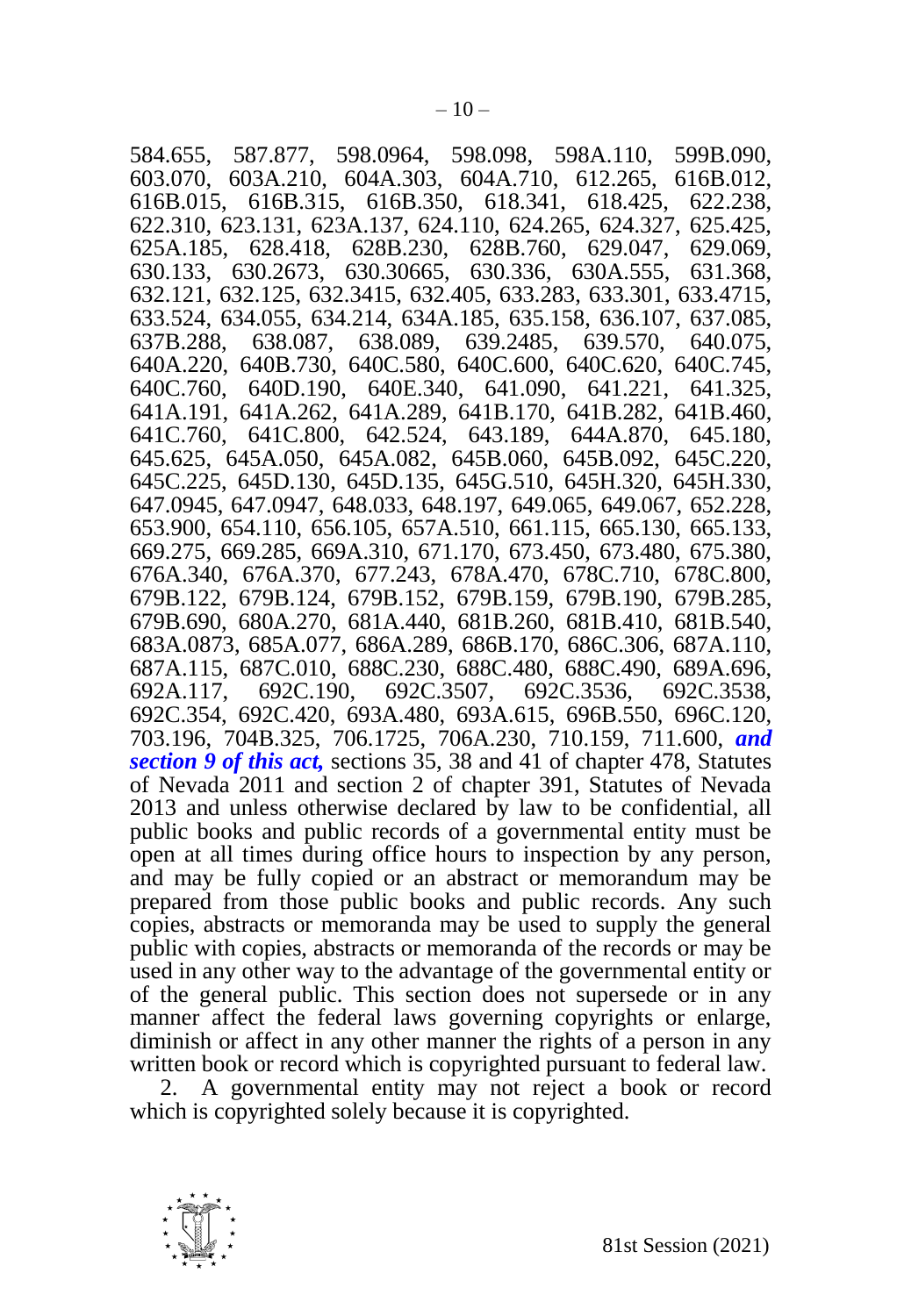3. A governmental entity that has legal custody or control of a public book or record shall not deny a request made pursuant to subsection 1 to inspect or copy or receive a copy of a public book or record on the basis that the requested public book or record contains information that is confidential if the governmental entity can redact, delete, conceal or separate, including, without limitation, electronically, the confidential information from the information included in the public book or record that is not otherwise confidential.

4. If requested, a governmental entity shall provide a copy of a public record in an electronic format by means of an electronic medium. Nothing in this subsection requires a governmental entity to provide a copy of a public record in an electronic format or by means of an electronic medium if:

(a) The public record:

(1) Was not created or prepared in an electronic format; and

(2) Is not available in an electronic format; or

(b) Providing the public record in an electronic format or by means of an electronic medium would:

(1) Give access to proprietary software; or

(2) Require the production of information that is confidential and that cannot be redacted, deleted, concealed or separated from information that is not otherwise confidential.

5. An officer, employee or agent of a governmental entity who has legal custody or control of a public record:

(a) Shall not refuse to provide a copy of that public record in the medium that is requested because the officer, employee or agent has already prepared or would prefer to provide the copy in a different medium.

(b) Except as otherwise provided in NRS 239.030, shall, upon request, prepare the copy of the public record and shall not require the person who has requested the copy to prepare the copy himself or herself.

**Sec. 21.5.** NRS 439.914 is hereby amended to read as follows:

439.914 1. The Governor shall appoint the Executive Director of the Commission within the Office of the Governor. The Executive Director:

(a) Must have experience in health care or health insurance;

(b) Is in the unclassified service of the State; and

(c) Serves at the pleasure of the Governor.

2. The Executive Director shall:

(a) Perform the administrative duties of the Commission and such other duties as are directed by the Commission; and

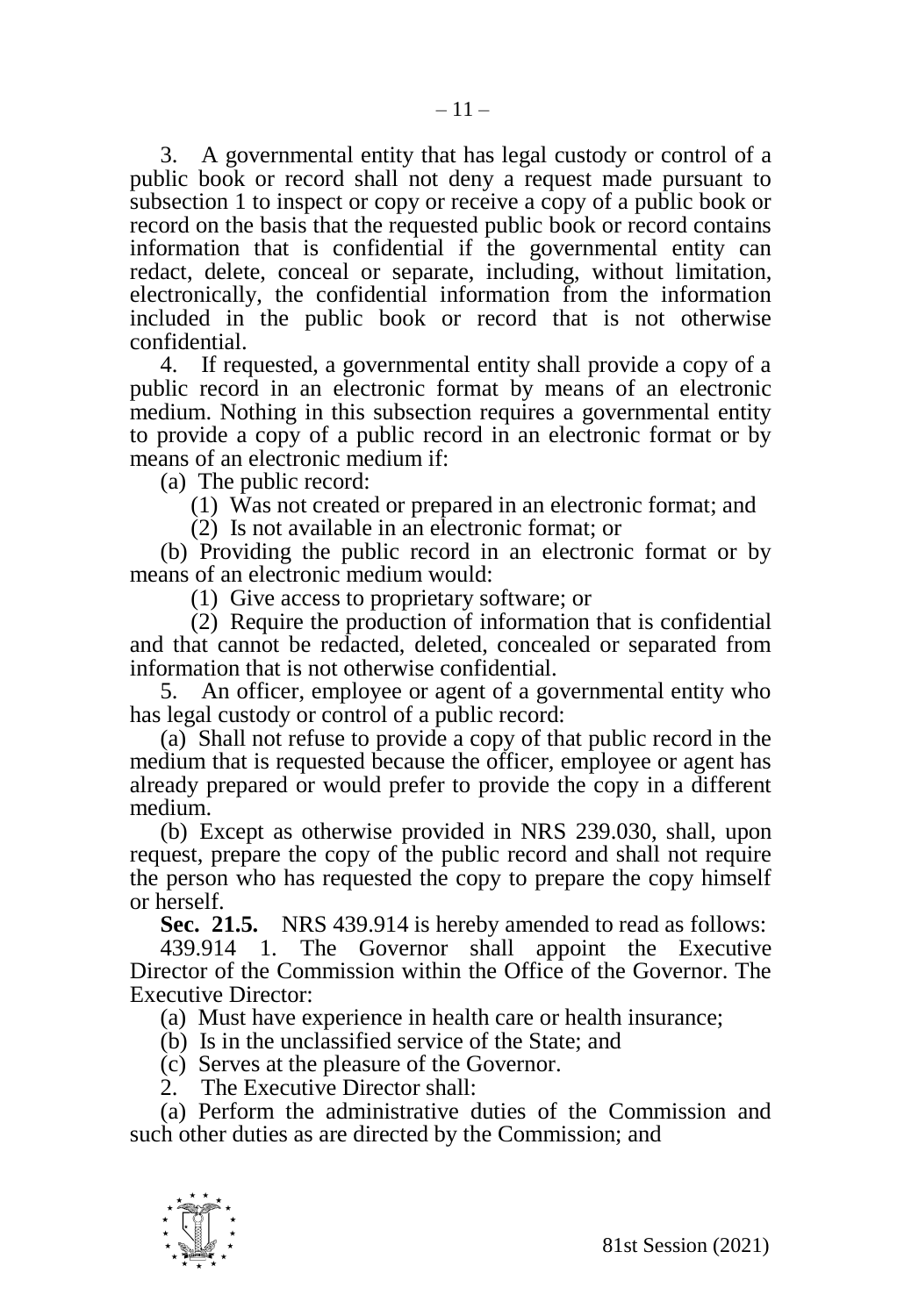(b) To the extent that money is available for this purpose, appoint employees to assist the Executive Director in carrying out the duties prescribed in paragraph (a). Such employees serve at the pleasure of the Executive Director and are in the unclassified service of the State.

3. The Executive Director may request any information maintained by a state agency that is necessary for the performance of his or her duties, including, without limitation, information that is otherwise declared confidential by law. **[**To**]** *Except as otherwise provided in NRS 598A.110, to* the extent authorized by the Health Insurance Portability and Accountability Act of 1996, Public Law 104-191, and the regulations adopted pursuant thereto, an agency from which such information is requested shall provide the information to the Executive Director.

4. The Executive Director:

(a) Shall maintain any information obtained pursuant to subsection 3 under the same conditions as the information is maintained by the agency that provided the information; and

(b) Except as otherwise provided in this paragraph, shall not disclose any confidential information obtained pursuant to subsection 3 to any other person or entity, including, without limitation, the Commission or a member thereof. The Executive Director may disclose or publish aggregated information in a manner that does not reveal the identity of any person.

**Sec. 22.** (Deleted by amendment.)

**Sec. 22.5.** NRS 613.195 is hereby amended to read as follows: 613.195 1. A noncompetition covenant is void and unenforceable unless the noncompetition covenant:

(a) Is supported by valuable consideration;

(b) Does not impose any restraint that is greater than is required for the protection of the employer for whose benefit the restraint is imposed;

(c) Does not impose any undue hardship on the employee; and

(d) Imposes restrictions that are appropriate in relation to the valuable consideration supporting the noncompetition covenant.

2. A noncompetition covenant may not restrict *, and an employer may not bring an action to restrict,* a former employee of an employer from providing service to a former customer or client if:

(a) The former employee did not solicit the former customer or client;

(b) The customer or client voluntarily chose to leave and seek services from the former employee; and

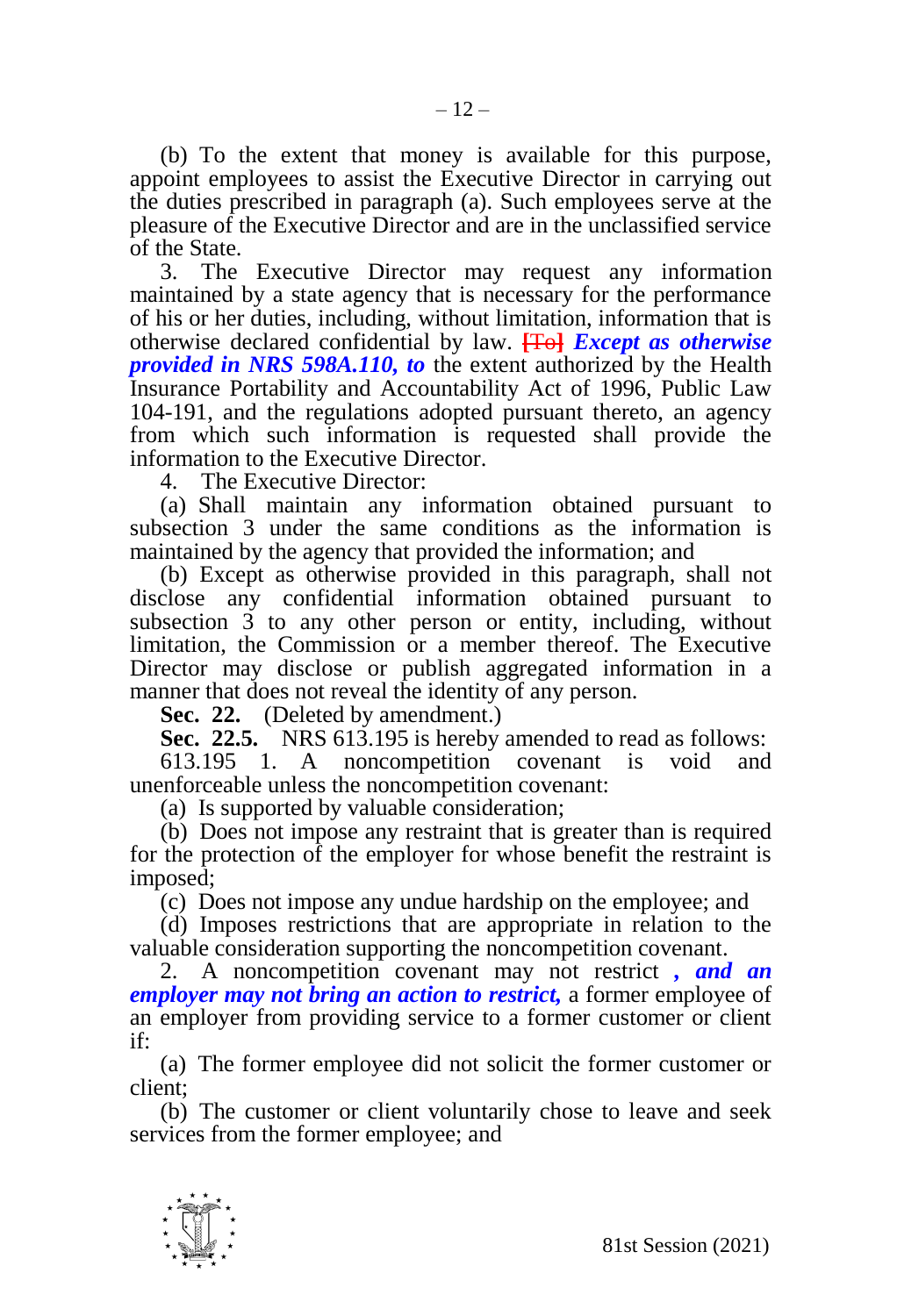(c) The former employee is otherwise complying with the limitations in the covenant as to time, geographical area and scope of activity to be restrained, other than any limitation on providing services to a former customer or client who seeks the services of the former employee without any contact instigated by the former employee.

 $\rightarrow$  Any provision in a noncompetition covenant which violates the provisions of this subsection is void and unenforceable.

3. *A noncompetition covenant may not apply to an employee who is paid solely on an hourly wage basis, exclusive of any tips or gratuities.*

*4.* An employer in this State who negotiates, executes or attempts to enforce a noncompetition covenant that is void and unenforceable under this section does not violate the provisions of NRS 613.200.

**[**4.**]** *5.* If the termination of the employment of an employee is the result of a reduction of force, reorganization or similar restructuring of the employer, a noncompetition covenant is only enforceable during the period in which the employer is paying the employee's salary, benefits or equivalent compensation, including, without limitation, severance pay.

**[**5.**]** *6.* If an employer brings an action to enforce a noncompetition covenant *or an employee brings an action to challenge a noncompetition covenant* and the court finds the covenant is supported by valuable consideration but contains limitations as to time, geographical area or scope of activity to be restrained that are not reasonable, **[**impose**]** *imposes* a greater restraint than is necessary for the protection of the employer for whose benefit the restraint is imposed **[**and impose**]** *or imposes*  undue hardship on the employee, the court shall revise the covenant to the extent necessary and enforce the covenant as revised. Such revisions must cause the limitations contained in the covenant as to time, geographical area and scope of activity to be restrained to be reasonable *, to not impose undue hardship on the employee* and to impose a restraint that is not greater than is necessary for the protection of the employer for whose benefit the restraint is imposed.

**[**6.**]** *7. If an employer brings an action to enforce a noncompetition covenant or an employee brings an action to challenge a noncompetition covenant and the court finds that the noncompetition covenant applies to an employee described in subsection 3 or that the employer has restricted or attempted to restrict a former employee in the manner described in*